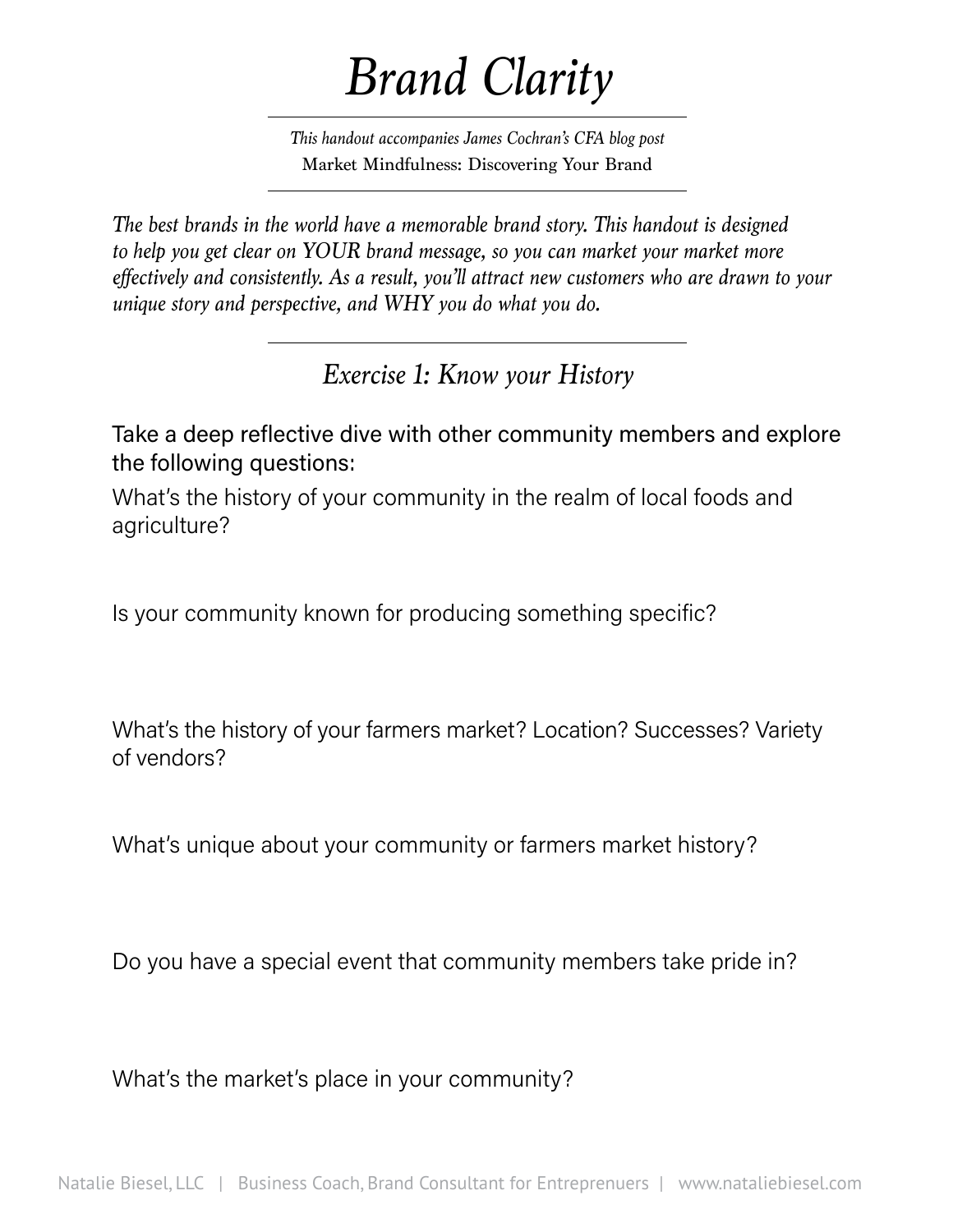### *Exercise 2: Thinking about the WHY*

WHY do you do what you do?

What does your market do that is unique to your community?

How do you do business differently?

What frustrates you about the market/competition you're in?

How does your organization try to do it differently?

Why did the market start?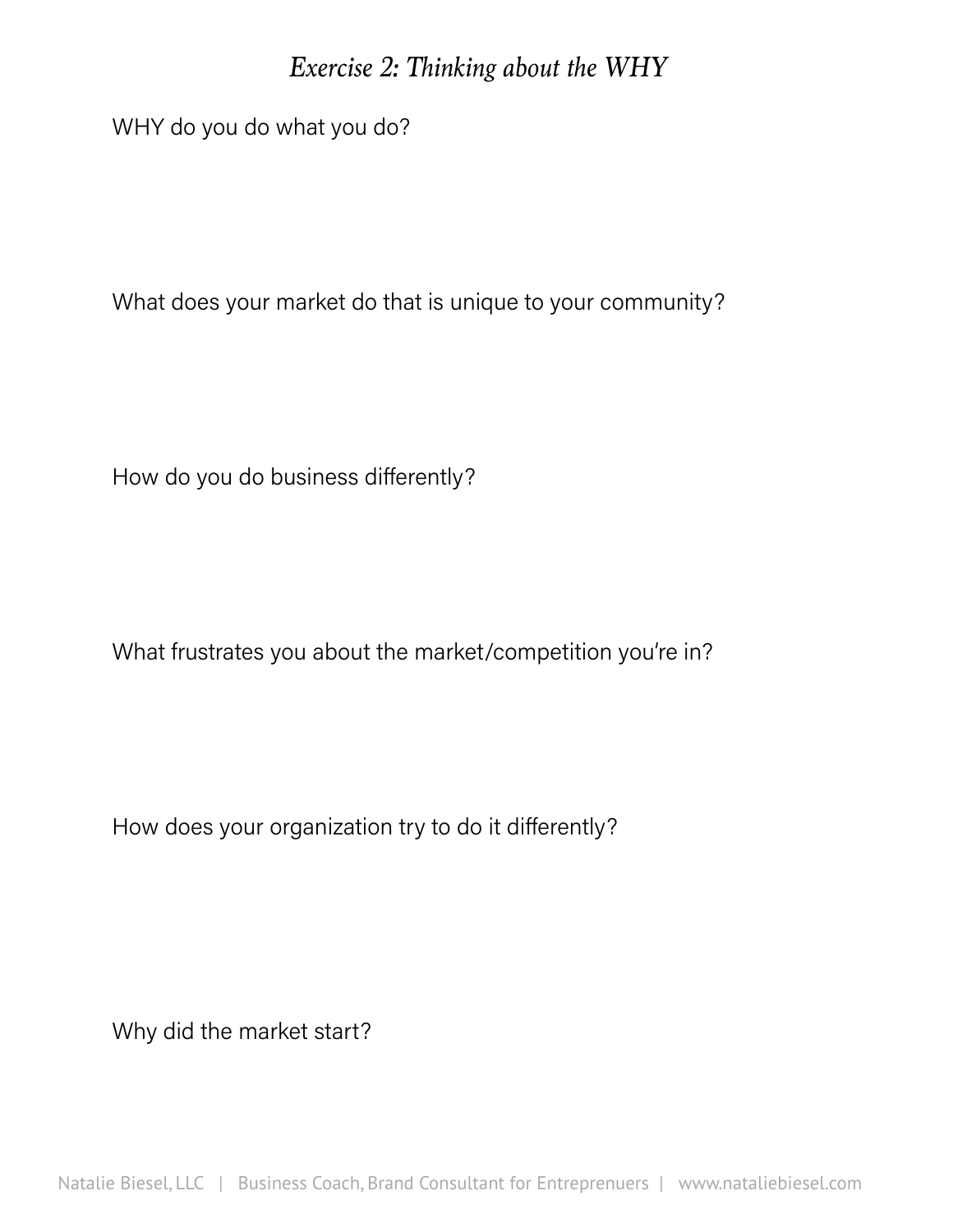Why is it still in operation?

Who do you serve?

Why do your regular customers come back?

Why should customers choose you over others?

Considering these factors, craft your unique brand story here:

If you had to describe your market in less than 3 sentences what would they be? (See the Elevator Pitch article on the Branding Resources page.)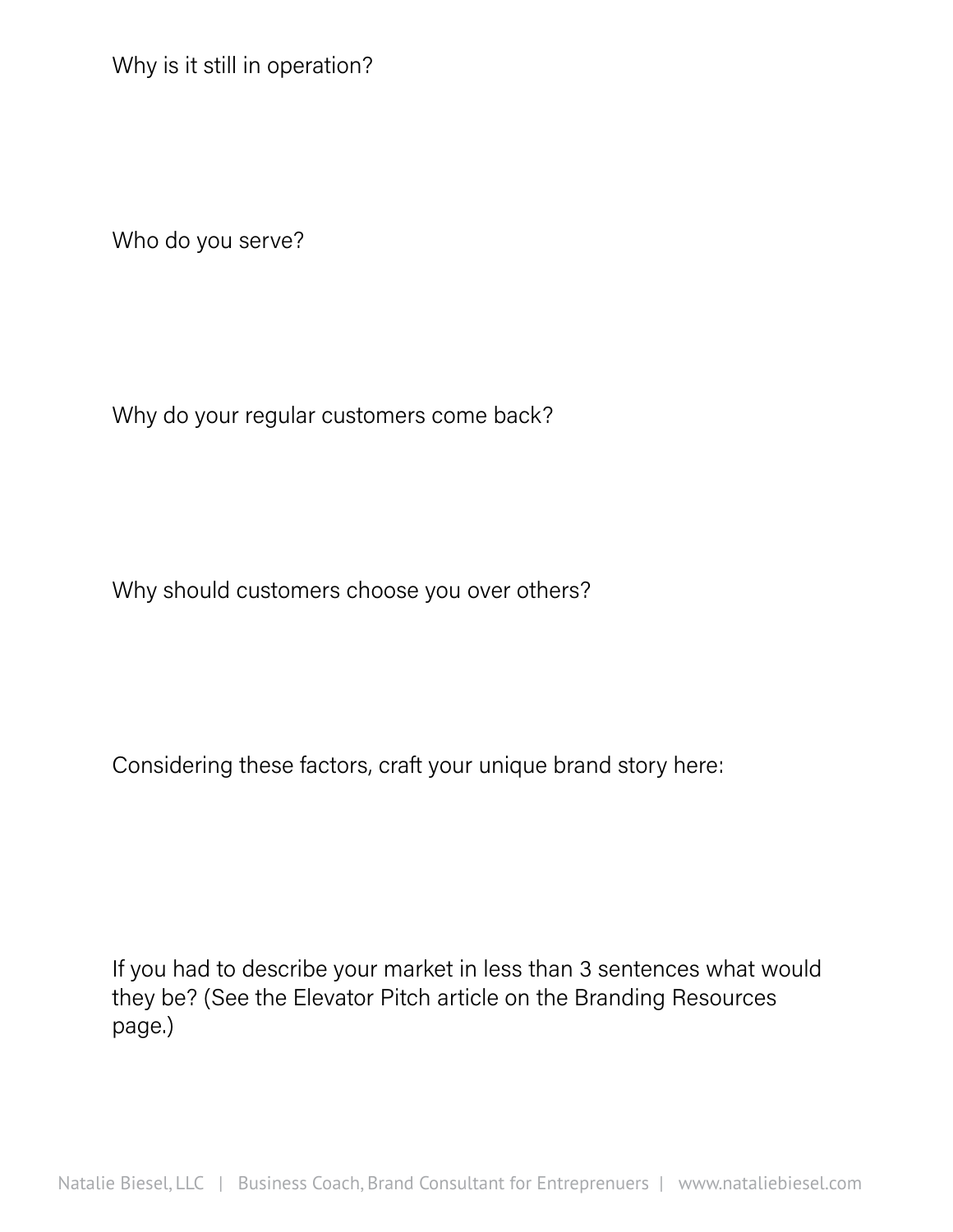## *Exercise 3: Discover Your Market Values, and Create an Elevator Pitch*

Take a few moments to revisit the answers to Exercises 1 and 2. Then respond to the following questions.

For crafting your elevator speech, use this article as a guide https://www.mindtools.com/pages/article/elevator-pitch.html.

What is most important to your market? Is it quality? Community? Events?

What specifically makes your market unique? (Once you think you've got it, get even more specific!)

What's better about your market than elsewhere in your community?

What do you want to change in your community through the farmers market?

Why do you believe in the farmers market? Why does it matter?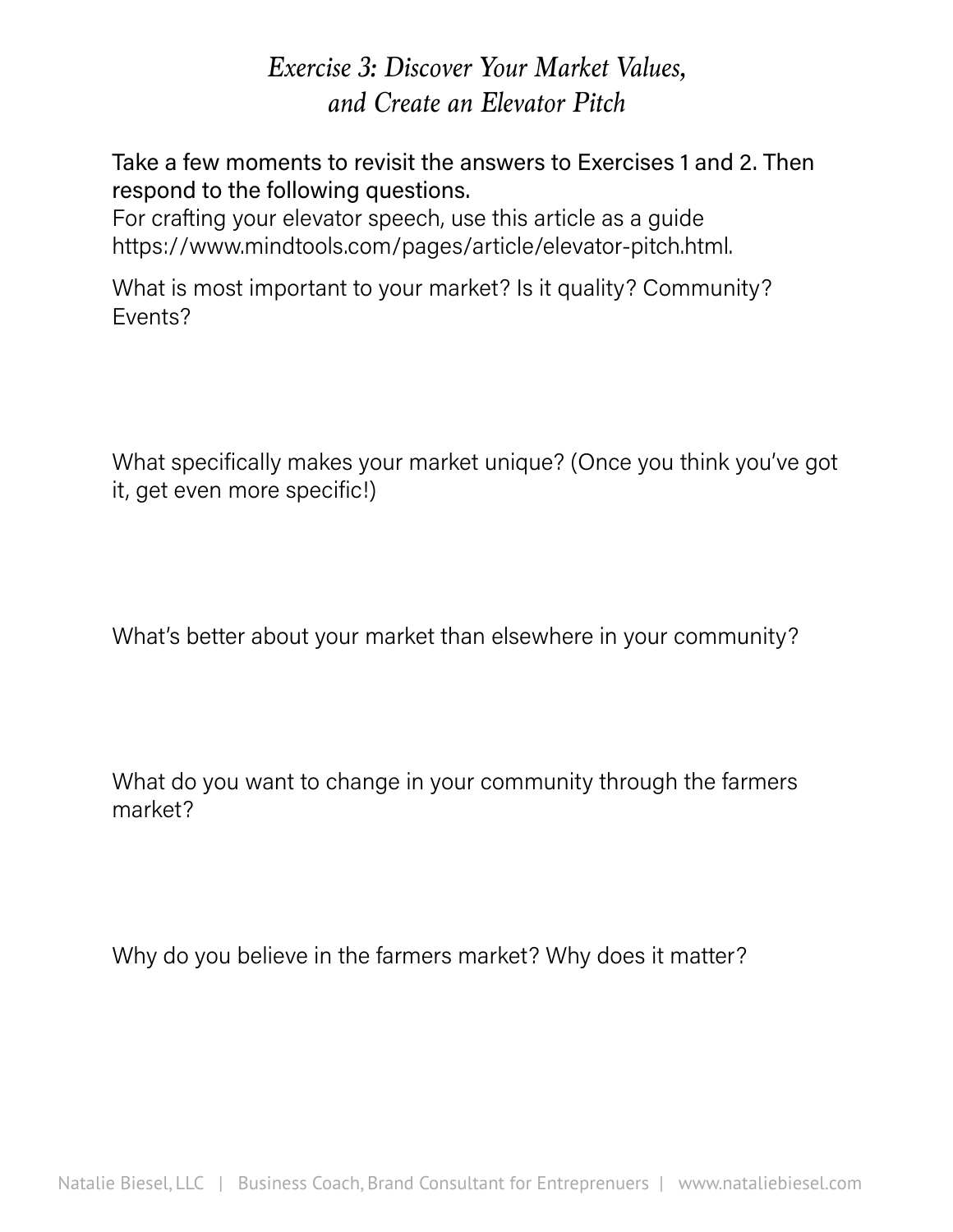## *Exercise 4: First Impressions and Practical Tips for Branding*

This exercise will focus on how we want customers to feel when they think about our markets.

GATHER RESEARCH: Are there successfully-branded markets you have visited that you can reference as an example?

What was most attractive?

What did they do well?

What could have been better?

How do you want people to feel about your market? Other than "happy", describe three feelings you'd like to evoke.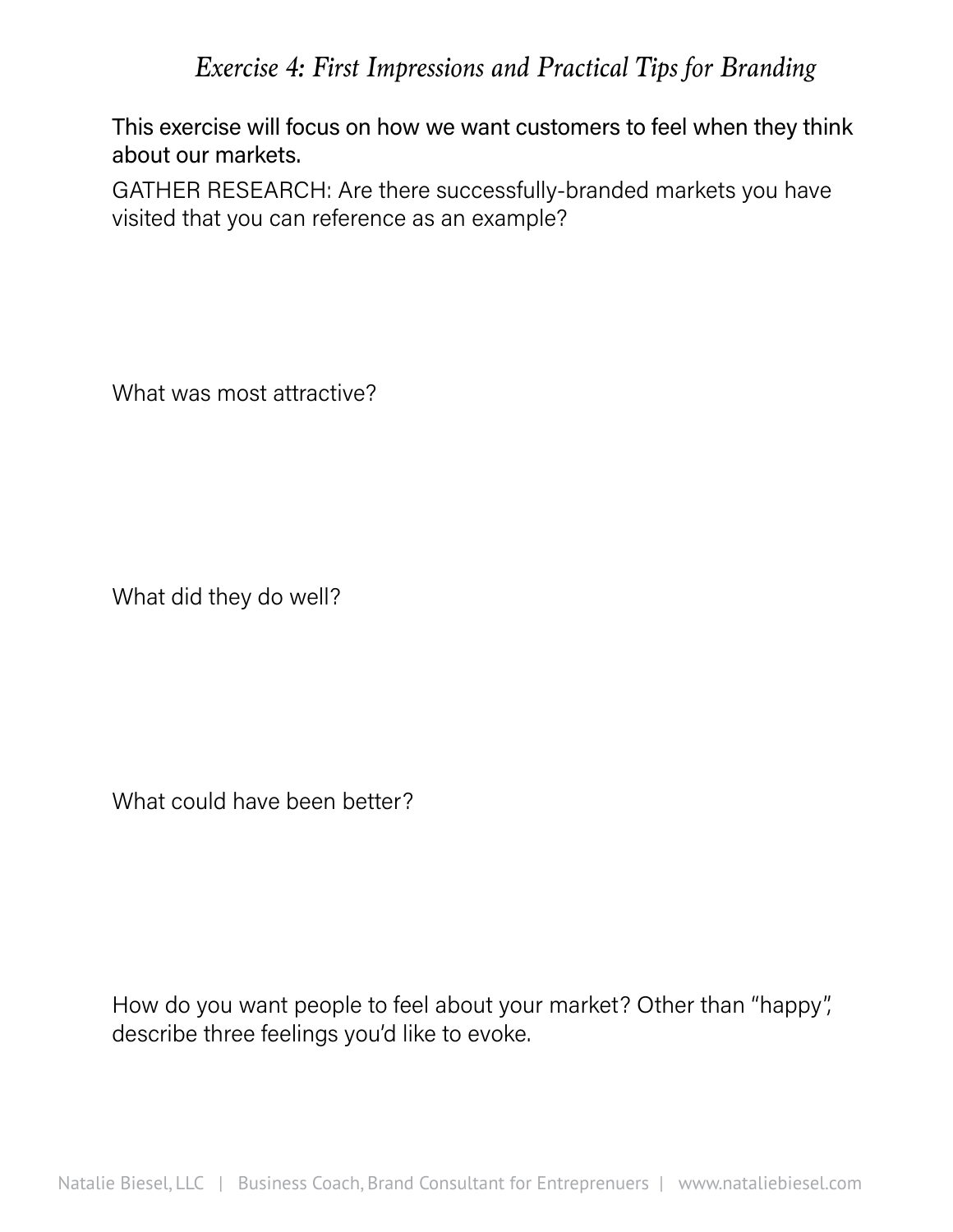# *Practical Tips for Branding*

- Starting with the feelings you want to evoke, start to develop a vision board for your brand. This will help you start to create a cohesive look and feel.
- • Using Pinterest, or a free stock photo site like https://unsplash.com/, create a folder called, "My Brand" and start to add photos that convey the look, feel and style you want your market to be known for. These visuals should compliment one another
- For better results, hire a designer (via https://99designs.com, //www. upwork.com or https://www.fiverr.com/)
- Share you vision board with the designer. Have them create some visuals with the feelings/aesthetics that convey your market's atmosphere or the atmosphere you are seeking to show.
- If you have a market name, get a logo designed professionally. For best results, keep it simple and clean.
- For best results, hire a local photographer to take photos of all the farmers at the market, and in all of your marketing materials including social media. This will uplevel your market's brand exponentially.
- Once you've got a handle on the look, feel and tone you want to put out as a market, keep the visuals consistent. Over time, this will start to differentiate you from others!
- Then, share your brand consistently and regularly with the world, using a combination of print, traditional advertising and social media tactics.
- • Keep your font choices for all marketing materials to less that 3. That will start to create a cohesion over time.
- Font sizes on websites are best above 16 pt.